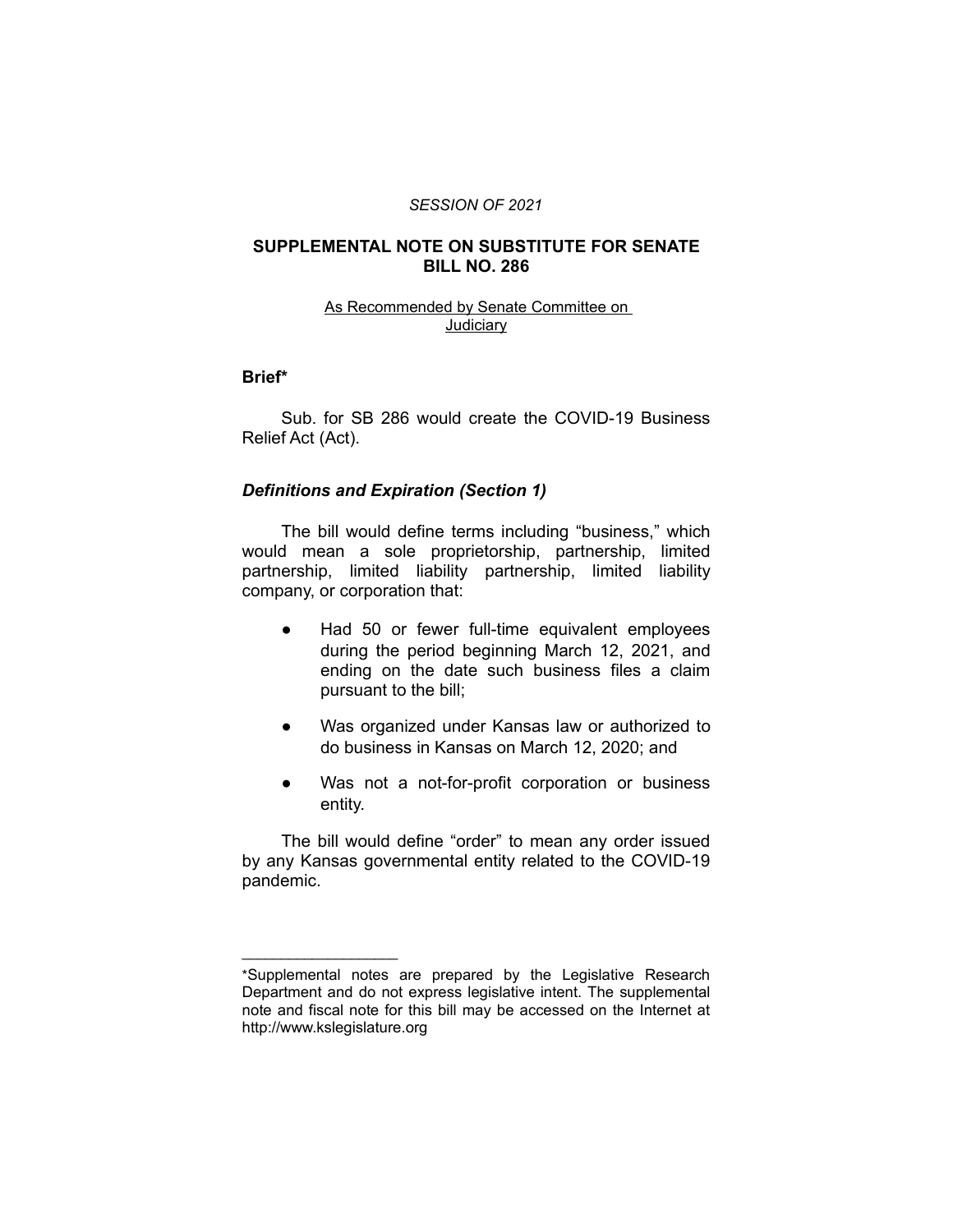The bill would define "restriction" to mean any occupancy limitation, limitation on periods of operation, or the exertion by any governmental entity of other significant control on business resources or functionality related to the COVID-19 pandemic. Beginning May 31, 2021, any governmental entity requirement for the use of face masks related to the COVID-19 pandemic that contains enforcement requirements by Kansas businesses would be considered a "restriction" under the Act and subject to a claim for relief.

The bill would provide the Act would expire on January 1, 2025.

# *COVID-19 Business Relief Fund (Section 2)*

The bill would establish in the State Treasury the COVID-19 Business Relief Fund (Fund) to be administered by the Attorney General, and would detail how expenditures from the Fund would be made.

The bill would direct, on or before July 15, 2021, the Director of the Budget to determine the amount of moneys received by Kansas identified as moneys from the federal government for aid to Kansas for coronavirus relief that:

- Are eligible to be used for the purposes of the Act;
- May be expended at the discretion of the state, in compliance with the Office of Management and Budget's uniform administrative requirements, cost principles, and audit requirements for federal awards; and
- Are unencumbered.

Such moneys would include those from the federal Coronavirus Aid, Relief, and Economic Security (CARES) Act; the federal Coronavirus Preparedness and Response Supplemental Appropriation Act; the federal Families First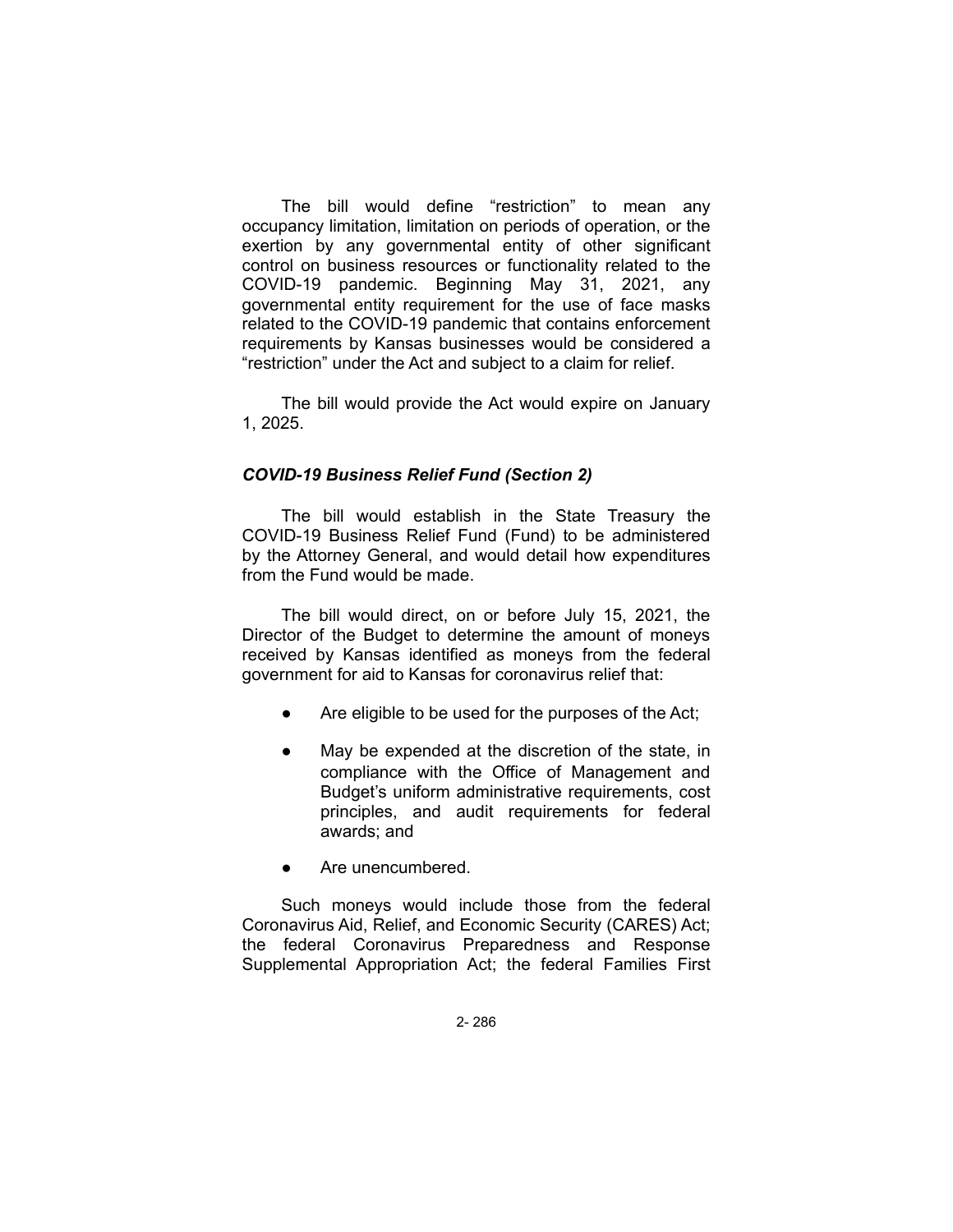Coronavirus Response Act; the federal Paycheck Protection Program and Health Care Enhancement Act; the federal Consolidated Appropriations Act, 2021; the American Rescue Plan Act of 2021; and any other federal law that appropriates moneys to the state for aid for coronavirus relief, including any such moneys received by Kansas after July 15, 2021.

Of the identified moneys, following transfers required by 2021 Senate Sub. for Sub. for HB 2196 and 2021 Senate Sub. for HB 2208, the bill would require 100% of the remaining moneys available in special revenue funds be determined, certified, and transferred to the Fund.

Unless prohibited by federal law, moneys in the Fund would be used only for the purpose of paying:

- Claims as provided elsewhere in the Act;
- Compromises, settlements, and final judgments arising from claims related to an order making a restriction that are brought against the State, including claims under the Kansas Emergency Management Act (KEMA) or Kansas eminent domain laws;
- Administrative costs of the COVID-19 Business Relief Claims Board (created in Section 4 of the bill) and the Office of the Attorney General related to the Act; and
- Any repayment required by the federal government.

The bill would allow the Attorney General to compromise or settle related claims on behalf of the State, with the approval of the State Finance Council, which would have 60 days to approve or deny the settlement after receiving the proposed settlement from the Attorney General. Approval could also be given by the Legislature when in session. The bill would require payment of a final judgment be made from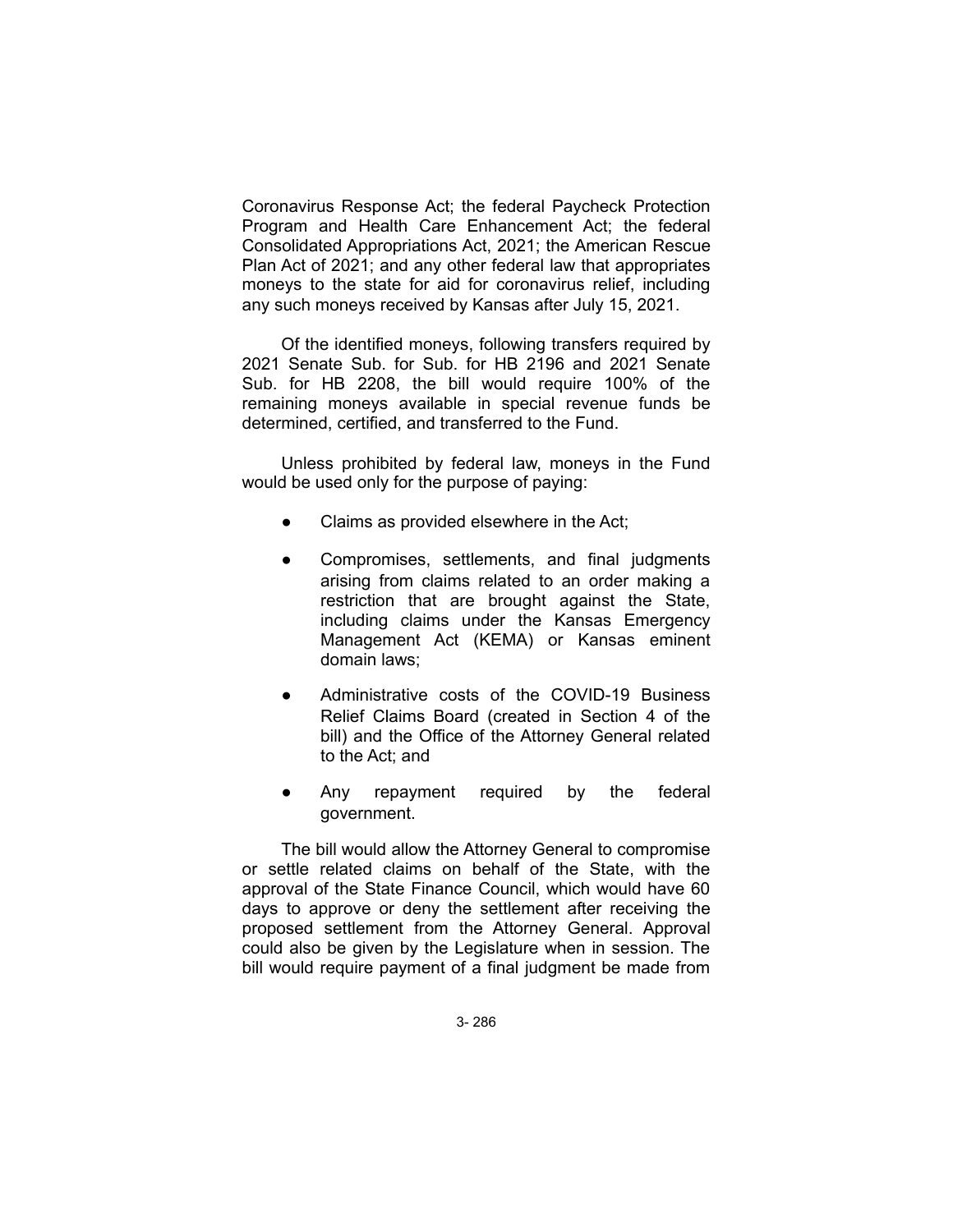the Fund if there has been a determination of any appeal taken from the judgment or if the time for appeal has expired.

The bill would permit, beginning January 1, 2023, any remaining moneys in the Fund to be used in any manner consistent with state and federal law. On December 31, 2024, the Fund would be abolished and all pending or future claims against the Fund would be declared null and void.

## *COVID-19 Business Relief Claims Board (Section 3)*

The bill would establish, under the jurisdiction of the Attorney General, the COVID-19 Business Relief Claims Board (Board). The Board would consist of one member appointed by the Governor; one member appointed by the President of the Senate; and one member appointed by the Speaker of the House of Representatives. The bill would require such appointments to be made on or before July 1, 2021. Each member of the Board would be:

- A Kansas resident:
- Selected with special reference to training and experience for duties imposed by the Act; and
- Recognized for outstanding knowledge and leadership in the fields of finance or business.

In addition, the bill would require at least one member of the Board be an attorney regularly admitted to practice law in Kansas.

The bill would require one member be elected chairperson from among its members, and the Board would meet on call of such chairperson. A quorum would be two members and all actions taken would require a majority of the Board. Compensation and other expenses for members attending meetings of the Board would be provided in the same manner as for members of the Legislature. The Board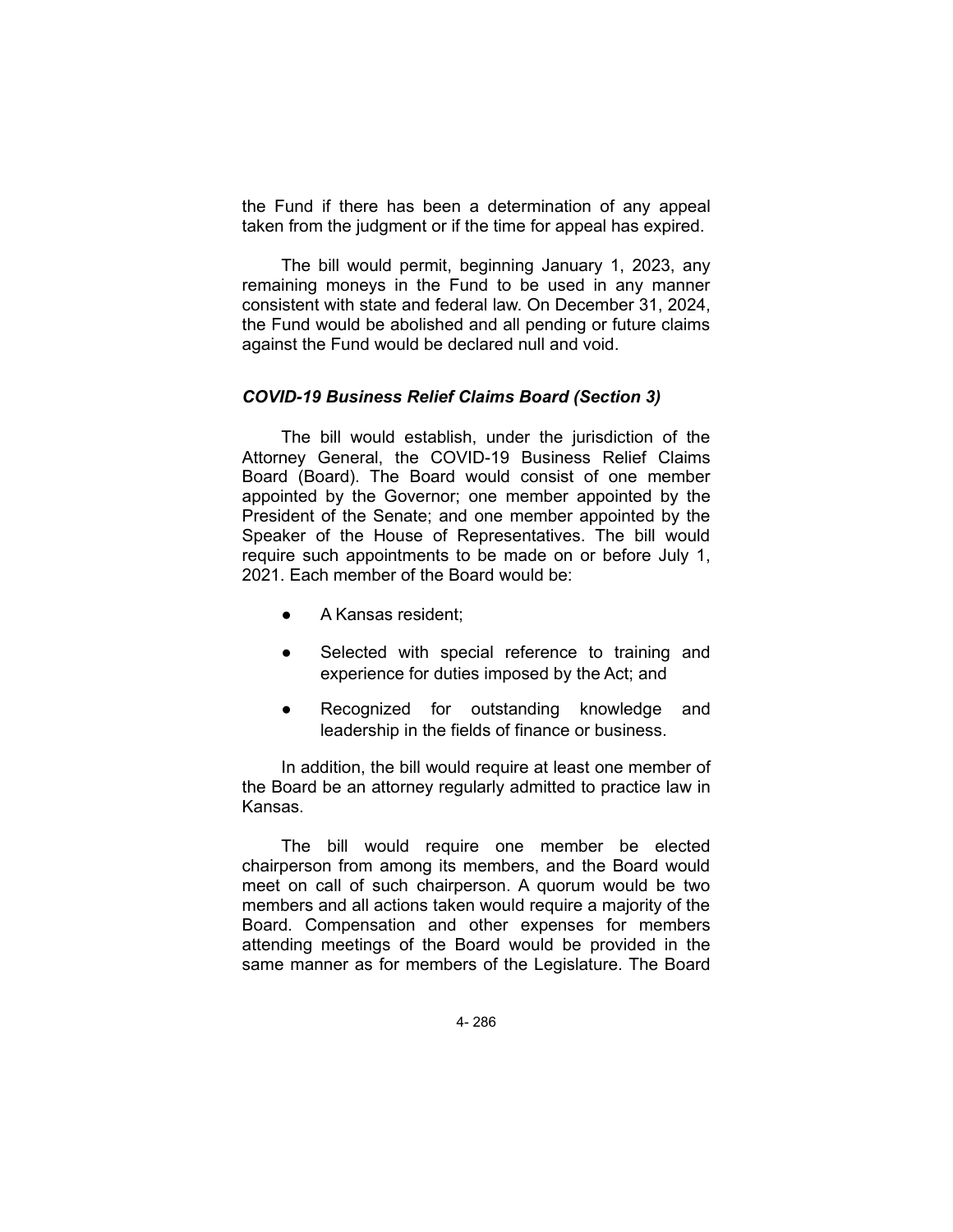could hire expert consultants to provide information and assistance and gather information as required to carry out the Board's duties.

The bill would require, on or before November 1, 2021, the Board to adopt policies and procedures necessary to facilitate the settlement of claims through the process provided by the Act, including, but not limited to, the form and manner of submitting claims and the procedure for Board review of claims. The bill would authorize the Board to adopt rules and regulations to implement and administer the Act.

# *Claims Process (Section 4)*

The Act would be administered by the Board, with the assistance and support of the Office of the Attorney General (OAG), and claims submitted under the Act would be for businesses impacted by an order making a restriction related to the COVID-19 pandemic.

The bill would require all claims under the Act to be filed in the period beginning January 1, 2022, and ending March 31, 2022, in a form and manner provided by the Board. The Board would decide each claim based on the information submitted or otherwise obtained and no hearings would be required. The bill would require each claim include:

- Proof that the claimant is a business as defined by Section 1;
- A copy of the claimant's 2019, 2020, and 2021 Kansas income tax returns, if applicable;
- Proof of the claimant's business income in 2019. 2020, and 2021, if the claimant's business was in existence in such year; and
- An affidavit by an authorized representative of the business under penalty of perjury stating: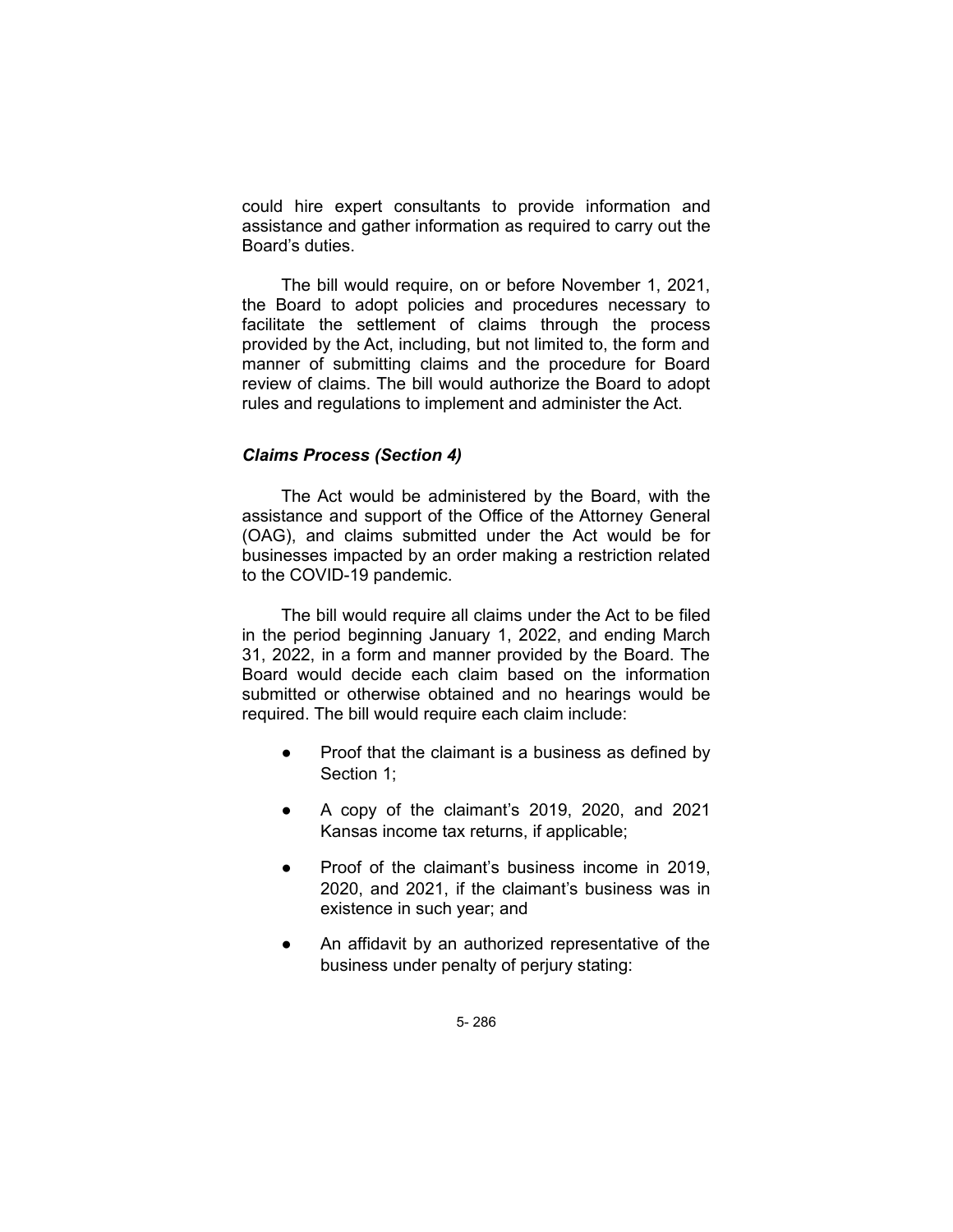- Whether the claimant was ordered by a governmental entity to cease all operations or was otherwise restricted in such claimant's operation;
- The number of days that the claimant was ordered by a governmental entity to cease all operations and the number of days such claimant was restricted in any way in its operations;
- The governmental entity that issued each applicable order;
- A description of how the claimant was impacted financially by each order;
- Whether the claimant's operations were deemed essential or not essential under the Kansas Essential Functions Framework pursuant to an executive order issued by the Governor or an order issued by a local authority; and
- The source and amount of any governmental grants related to the COVID-19 pandemic that were received by the claimant or governmental loans related to the COVID-19 pandemic made to the claimant that were forgiven by a governmental entity.

The claimant also would be required to submit any other information required by the Board to resolve the claim.

#### *Confidentiality; Meetings of the Board*

The bill would state any information received pursuant to the process could be disclosed only to the Board or its employees; the OAG or its employees, in support of the Board's duties; or federal or state agencies when necessary in the performance of their duties or functions. Otherwise, information submitted by a business pursuant to the claims process could not be disclosed and would not be subject to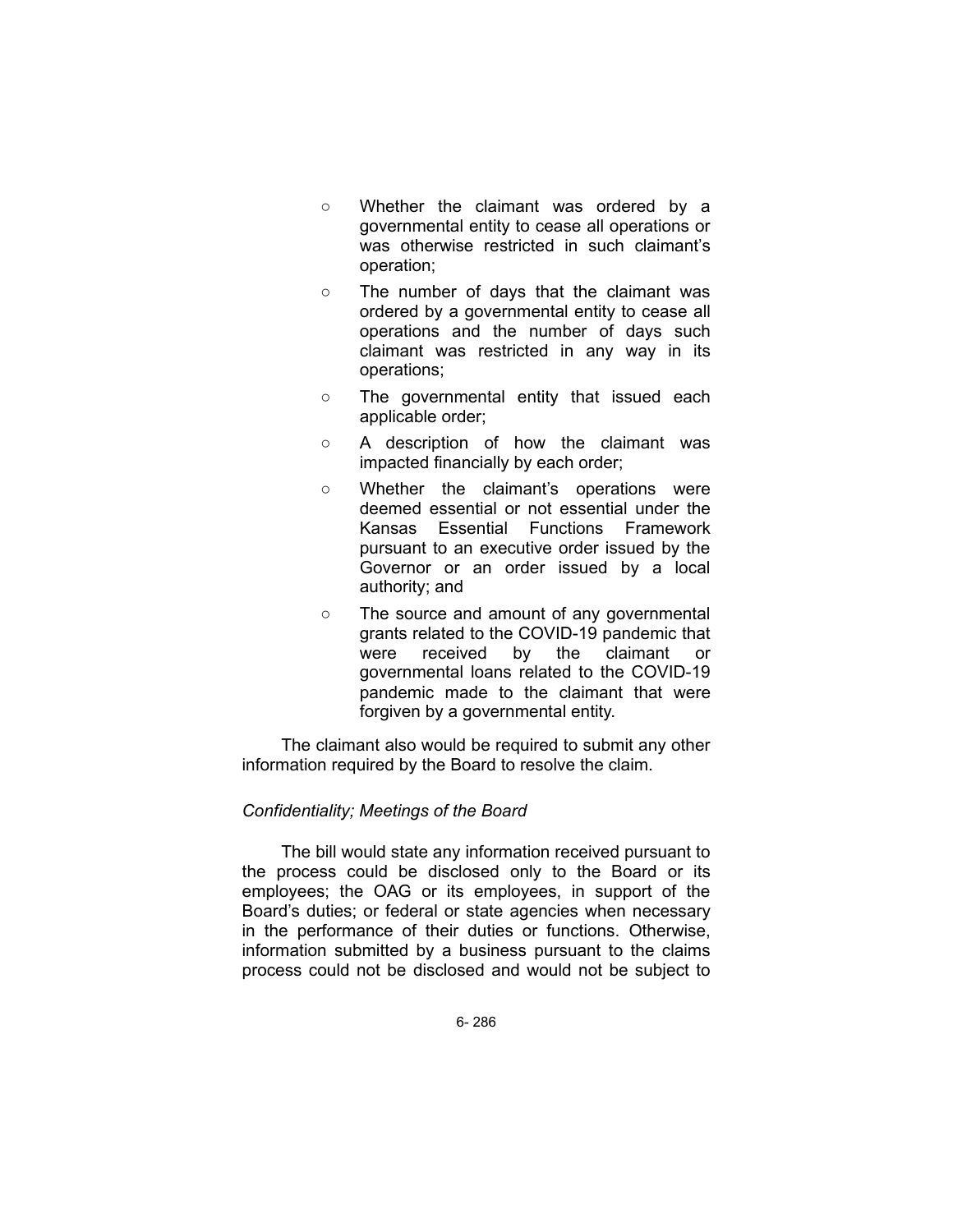subpoena, discovery, or introduction into evidence in any civil or criminal proceeding. Such information also would not be subject to the Kansas Open Records Act. The bill would state these provisions would not be subject to legislative review and would not expire.

Notwithstanding any other provision or law, meetings of the Board to decide a claim would not be subject to the Kansas Administrative Procedures Act or the Kansas Open Meetings Act.

# *Evaluation for Relief*

The bill would require the Board consider a list of seven factors in evaluating whether a claimant is awarded compensation under the Act:

- The duration and nature of the impact of each order making a restriction, including:
	- The imposition of any curfew, occupancy restriction, or other restriction on business operations; and
	- Any added duties prescribed by law on businesses in order to comply with any governmental order that applied to business operations;
- Reasonable costs related to the filing of the claim under the Act;
- Any extraordinary contributions by the business that benefited the general public of Kansas;
- Any relevant factors listed in the Kansas Eminent Domain Procedure Act, the Kansas condemnation law, or the Kansas Private Property Protection Act;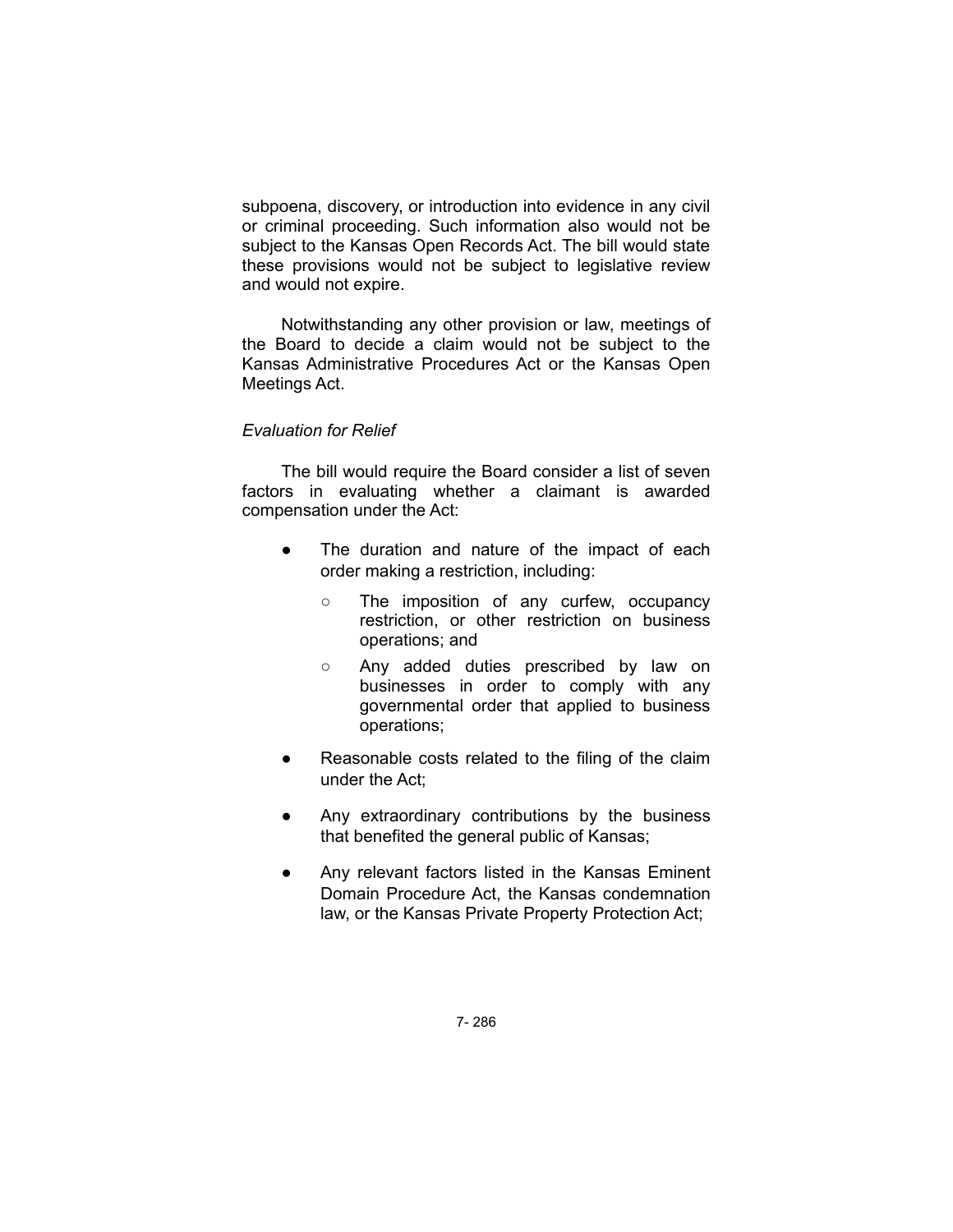- The moneys available for distribution from the applicable fund or funds and the number of claims against such fund or funds;
- Any governmental grants related to COVID-19 that were received by the claimant or governmental loans related to COVID-19 made to the claimant that were forgiven by a governmental entity; and
- The extent to which non-governmental orders or restrictions and consumer behavior contributed to the monetary loss claimed by the business. The Board would be required to quantify the amount of the claimed loss attributable to non-governmental orders or restrictions and consumer behavior and could not grant relief for such amount.

# *Awards for Relief; Decisions; Calculations for County and City Payments*

The bill would require the Board, on or before December 30, 2022, to decide and issue a written decision that either grants or denies relief for each claim filed under the Act. The bill would require the Board report each decision to the Attorney General and claimant. If the decision grants relief, within 30 days of receipt of such decision, the Attorney General would be required to authorize payment from the Fund and notify any county or city of the relief to be paid to such claimant by such governmental entity from such entity's COVID-19 Business Relief Fund (local relief fund), established by Section 5 or 6. Also, the bill would require such decisions to:

- Specify the amount of relief to be paid to the claimant as calculated under this section and approved by the Board;
- Identify the governmental entity that issued the applicable order making a restriction; and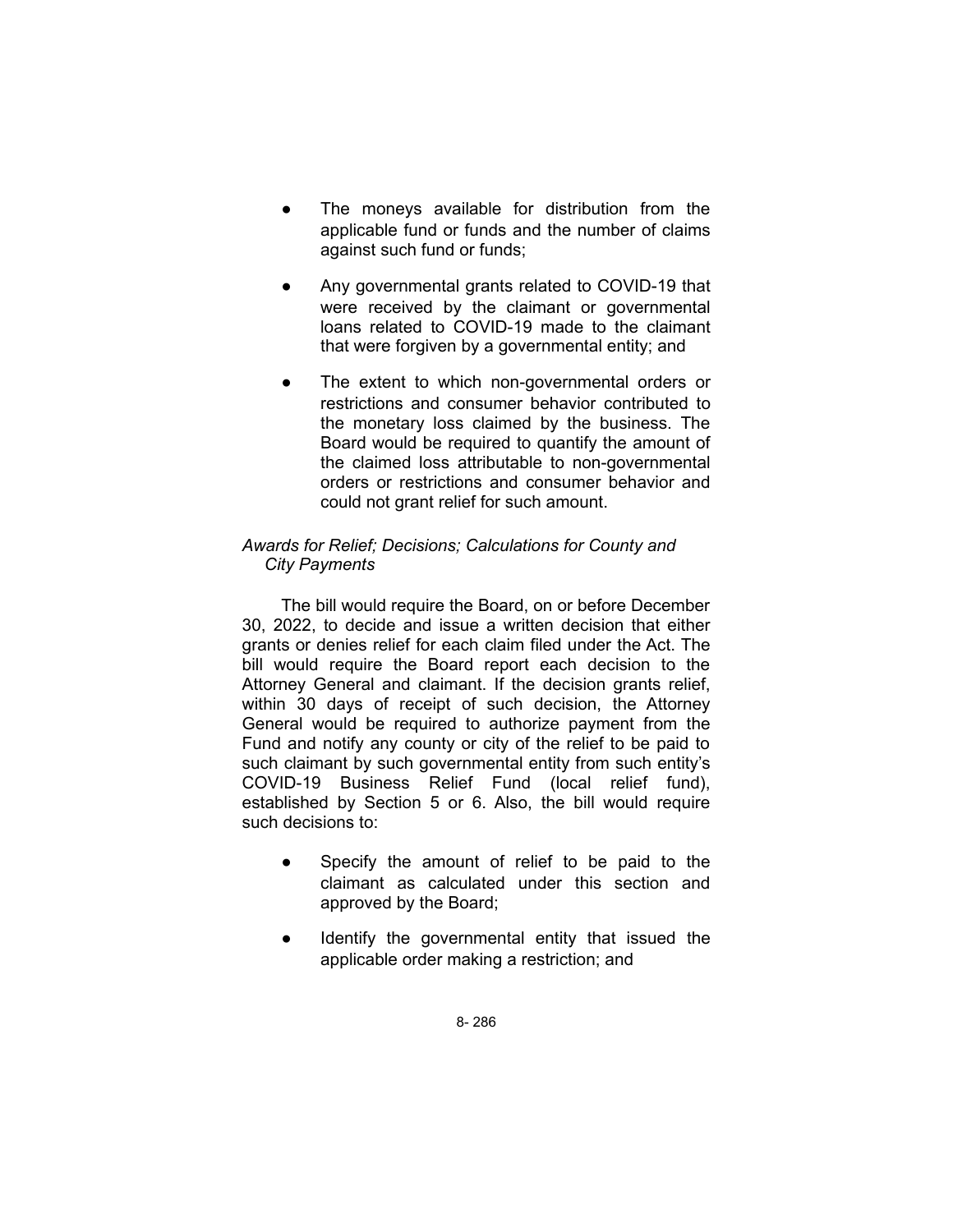Assign the amount of relief to be paid to the claimant according to the governmental entity that issued the applicable order making a restriction.

The bill would provide any relief to be paid would not be assigned to a county if the applicable order issued by the county was less restrictive than an applicable order issued by the State. If the applicable order issued by the county was the same as an applicable order issued by the State, the Board could assign up to 50 percent of the relief to be paid to the county based on availability of moneys in such county's local relief fund.

The bill would provide any relief to be paid would not be assigned to a city if the applicable order issued by the city was the same or less restrictive than an applicable order issued by the State or the county in which such city is located.

## *Exhaustion of Funds*

The bill would require, if the Attorney General determines all moneys in the Fund or local relief funds are exhausted, the Attorney General to certify such determination and publish notice in the *Kansas Register*. On and after the date of publication of such notice, pending or future claims against such fund would be declared to be null and void.

#### *Limitations*

The bill would prohibit any claimant pursuing a claim under the Act from filing any claim against the State and all subdivisions of government and each of their officers, employees, agents, and representatives alleging damages or any other monetary claim based on an order making a restriction related to the COVID-19 pandemic, including, but not limited to, a claim under KEMA or the Kansas Private Property Protection Act, or any claim related to compensation for a governmental taking.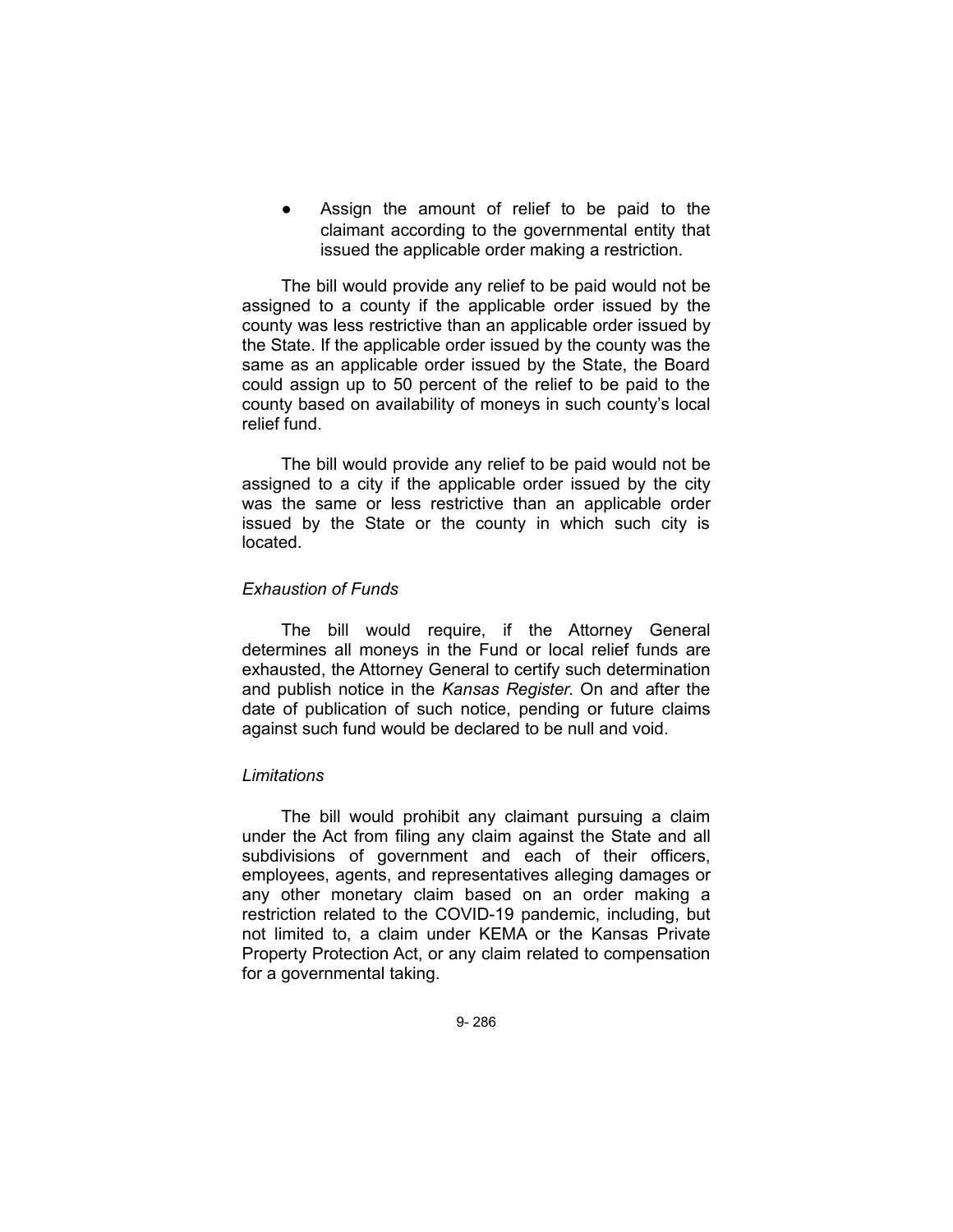A claimant would not be prohibited from filing any claim seeking injunctive, declaratory or other nonmonetary relief.

The bill would state nothing in the Act would create any property right or right in action, and the courts would have no jurisdiction to entertain any action against the Board, the Attorney General, or the State of Kansas, or any officer or agent thereof, based on a claim that the claimant should have received different or better treatment pursuant to the Act, and no determinations made by the Board pursuant to the Act would be subject to appeal or judicial review.

## *Local Relief Funds (Sections 5 and 6)*

The bill would require any board of county commissioners or governing body of a city that issues, or previously issued, an order making a restriction under the Act to establish a county or city COVID-19 business relief fund (local relief fund), respectively, to designate an officer of the county or city as the administrator of the local fund.

The administrator would be required to determine the amount of moneys received by the county or city on and after January 1, 2021, identified as moneys from the federal government for coronavirus relief aid to the county or city that may be expended at the discretion of the county or city and are unencumbered. Of such identified moneys, the bill would require 100% be determined, certified, and transferred from county or city funds to the local relief fund, with a copy of the certification provided to the Director of Legislative Research and to the Attorney General.

Unless prohibited by federal law, moneys in a local relief fund could be used only to pay relief amounts as calculated by the Board under the Act. Upon receiving notification from the Attorney General that relief is to be paid to a claimant from the local relief fund, the county or city would be required to pay such relief and notify the Attorney General of payment.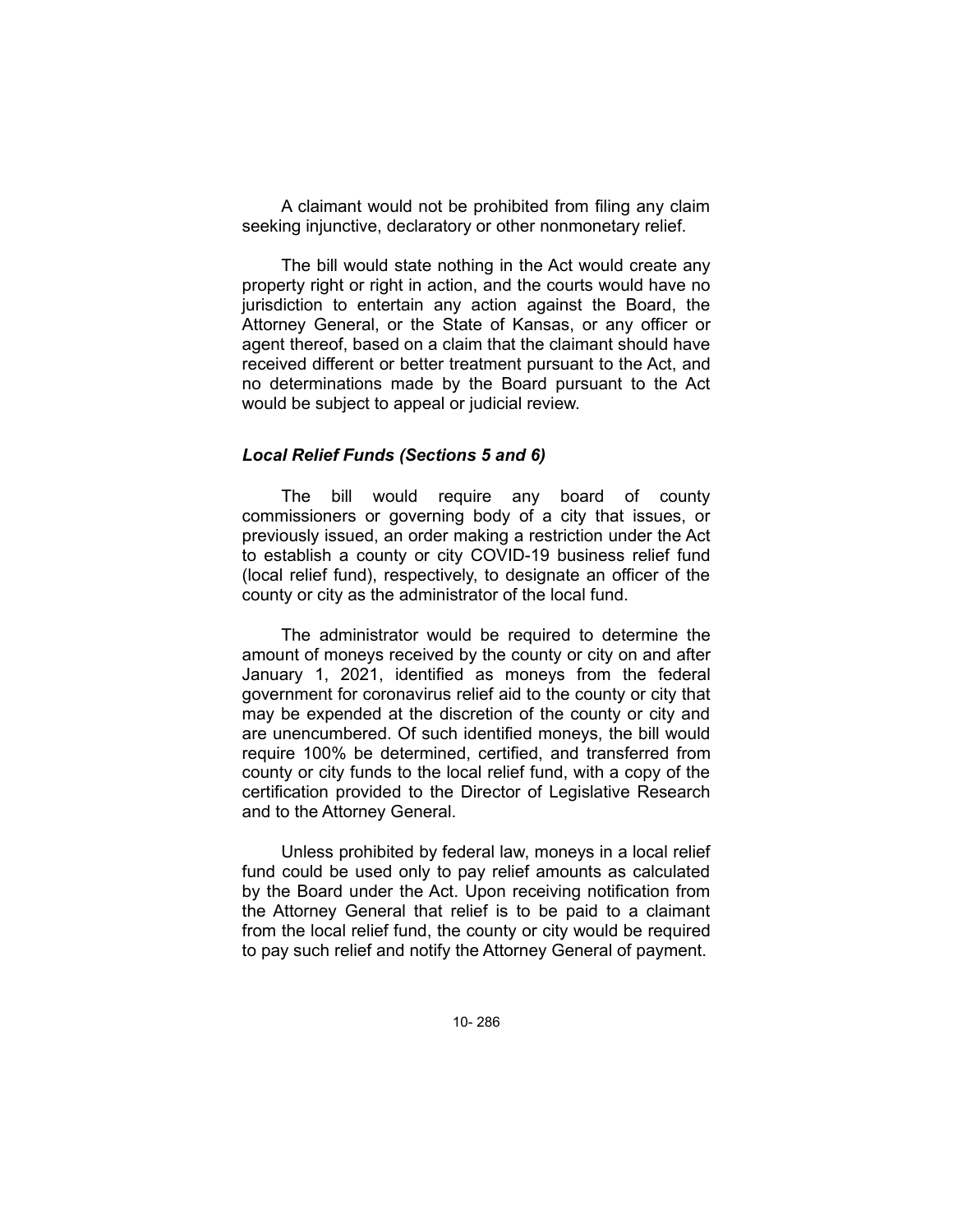Beginning January 1, 2023, any remaining moneys in a local relief fund could be used in any manner consistent with state and federal law, upon action of the board of county commissioners or the city governing board to abolish the local relief fund on December 31, 2024. The bill would declare all pending or future claims against such local relief fund to be null and void.

# *Severability (Section 7)*

The bill would provide the provisions of the Act would be severable and, if any portion of the Act or application to any person or circumstance is held unconstitutional or invalid, the invalidity would not affect other portions of the Act that could be given effect without the invalid portion or application, and the applicability of such other portions of the Act to any person or circumstance would remain valid and enforceable.

## *Amendment to KEMA (Section 8)*

The bill would amend a KEMA section regarding compensation to state that nothing in the section authorizes compensation for intangible losses occurring during the COVID-19 state of disaster emergency.

# *Effective Date (Section 10)*

The bill would be in effect upon publication in the *Kansas Register.*

# **Background**

The bill was introduced by the Senate Committee on Assessment and Taxation at the request of an attorney involved in litigation regarding businesses impacted by the State's response to COVID-19. As introduced, the bill contained provisions providing for income tax credits for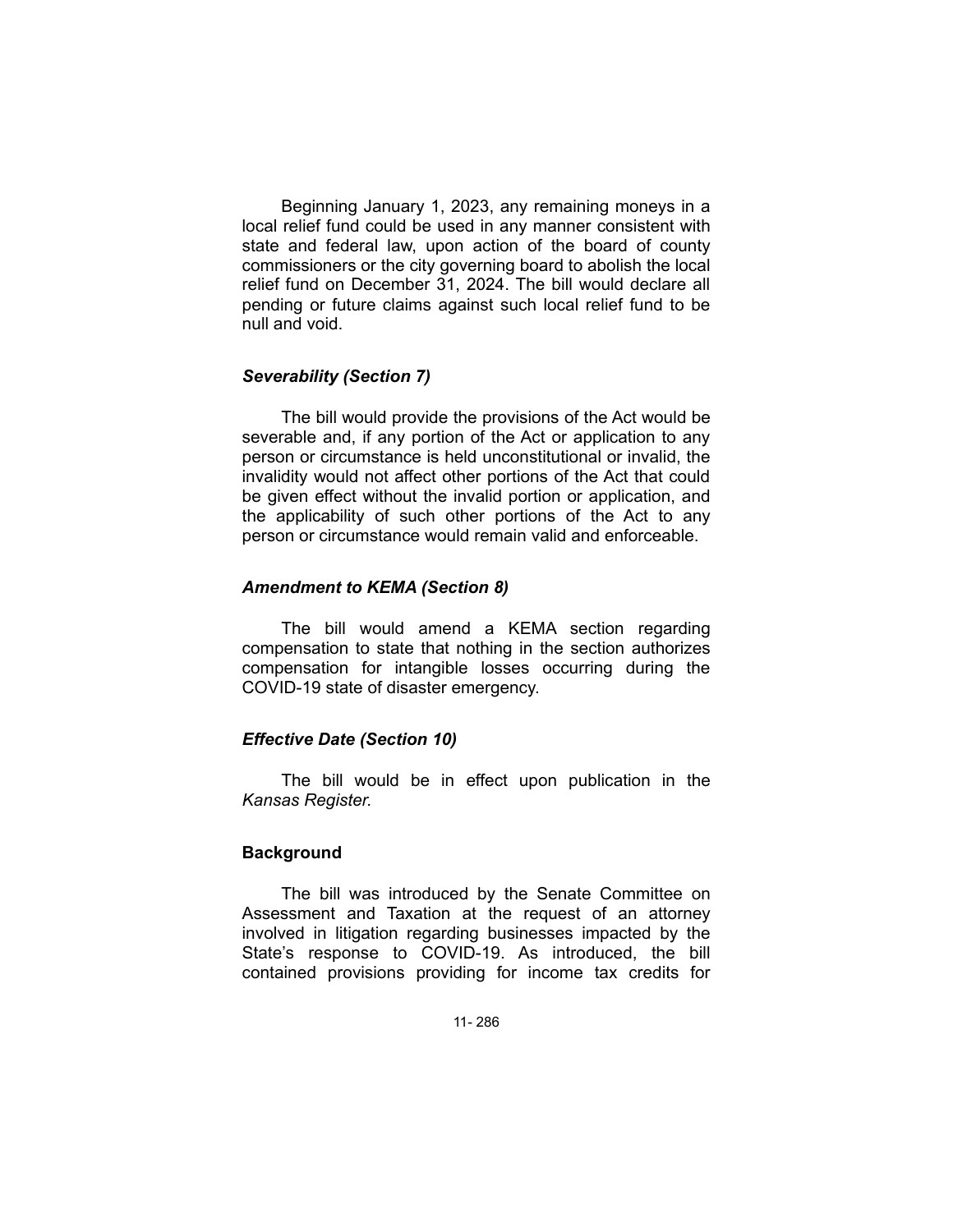impacted businesses, providing for the reimbursement to certain business owners of property taxes after December 31, 2019, if the business was shut down or its capacity limited, and creating a business loan forgiveness program.

#### *Senate Committee on Assessment and Taxation*

In the March 19, 2021, and March 22, 2021, hearings in the Senate Committee on Assessment and Taxation, an attorney and representatives of the Kansas Chamber and the Wichita Regional Chamber of Commerce provided **proponent** testimony on the bill. Representatives of the Kansas Association of Counties (KAC) and League of Kansas Municipalities (LKM) provided **opponent** testimony on the bill.

## *Senate Committee on Judiciary*

The Senate Committee on Judiciary discussed the contents of the bill and a proposed balloon amendment on March 26, 2021, with an attorney and representatives of the KAC, Kansas Restaurant and Hospitality Association, LKM, the Wichita Regional Chamber of Commerce, and the Sedgwick County Commission providing comments. A representative of the Kansas Chamber provided written-only comments.

On March 29, 2021, the bill was withdrawn from the Senate Committee on Assessment and Taxation and referred to the Senate Committee on Judiciary.

In the Senate Committee hearing on May 3, 2021, an attorney and representatives of the Kansas Chamber and Kansas Restaurant and Hospitality Association testified as **proponents** of proposed substitute language.

Representatives of AFT Kansas, KAC, and LKM provided neutral testimony on the proposed substitute language.